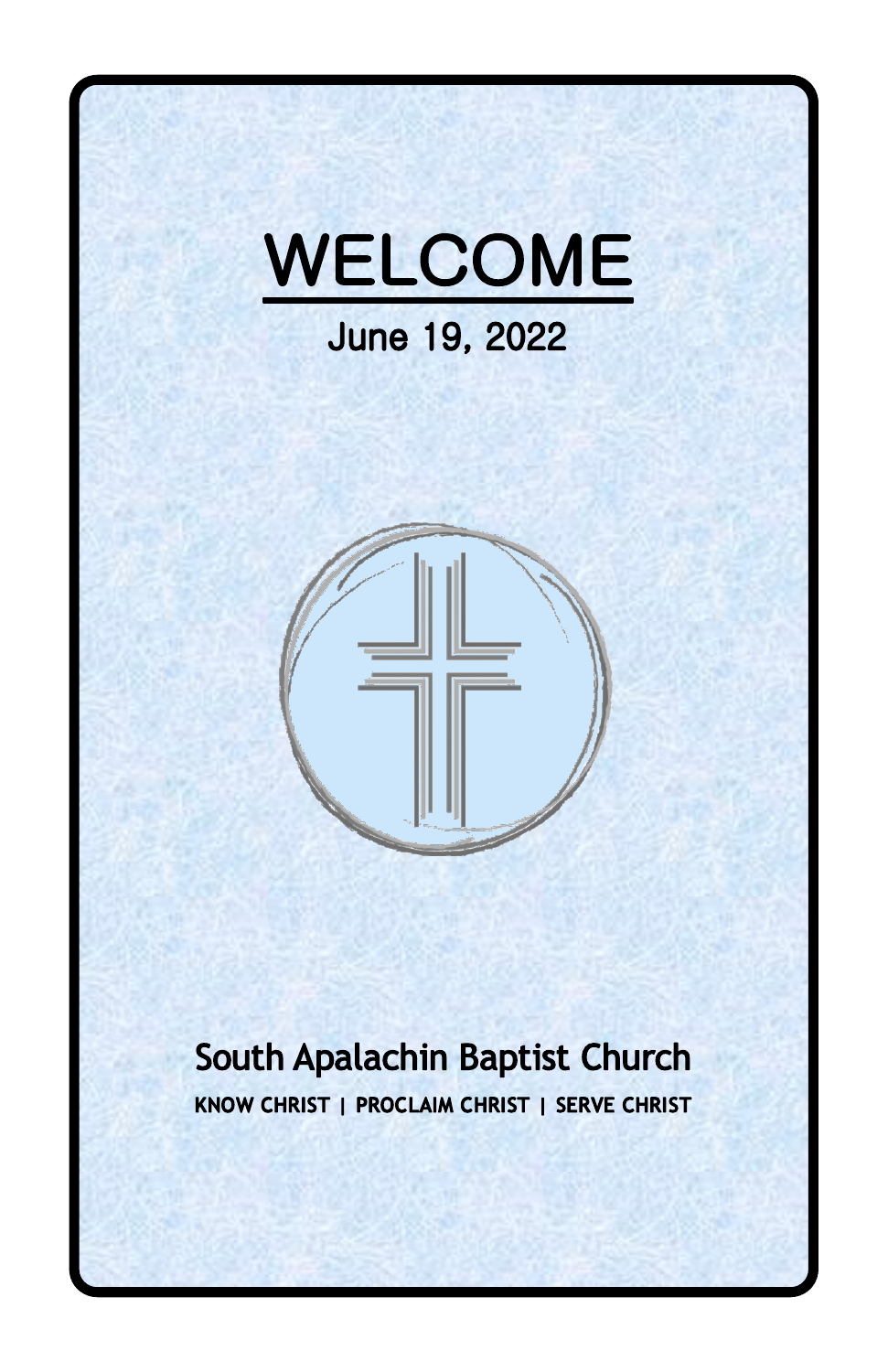## **Praise & Worship Service**

## **June 19, 2022**

| Welcome to our service - We are glad you are here!          |  |  |  |
|-------------------------------------------------------------|--|--|--|
|                                                             |  |  |  |
|                                                             |  |  |  |
|                                                             |  |  |  |
| Songs: Psalm 46                                             |  |  |  |
| <b>Behold our God</b>                                       |  |  |  |
| I will Wait for You                                         |  |  |  |
| Children grades K - 4 are dismissed to the Fellowship Hall. |  |  |  |
| Scripture Reading & Prayer: Genesis 22:1-8 Dan Jackson      |  |  |  |
|                                                             |  |  |  |
| Rock of Ages<br>Song:                                       |  |  |  |
|                                                             |  |  |  |
|                                                             |  |  |  |

#### **SUMMER CANCELLATIONS:**

**The following programs will not be meeting during July and August but will resume in September:**

Discussion Group

Small Groups

Sunday School

Women's Breakfast

#### **Other Changes:**

No Evening Service on July 3 - Missions Prayer Service will be moved to July 10 No Children's Church July 3 and September 4 No Evening Service on July 17 No Sneaker Night on July 26 No Prayer Meeting on July 27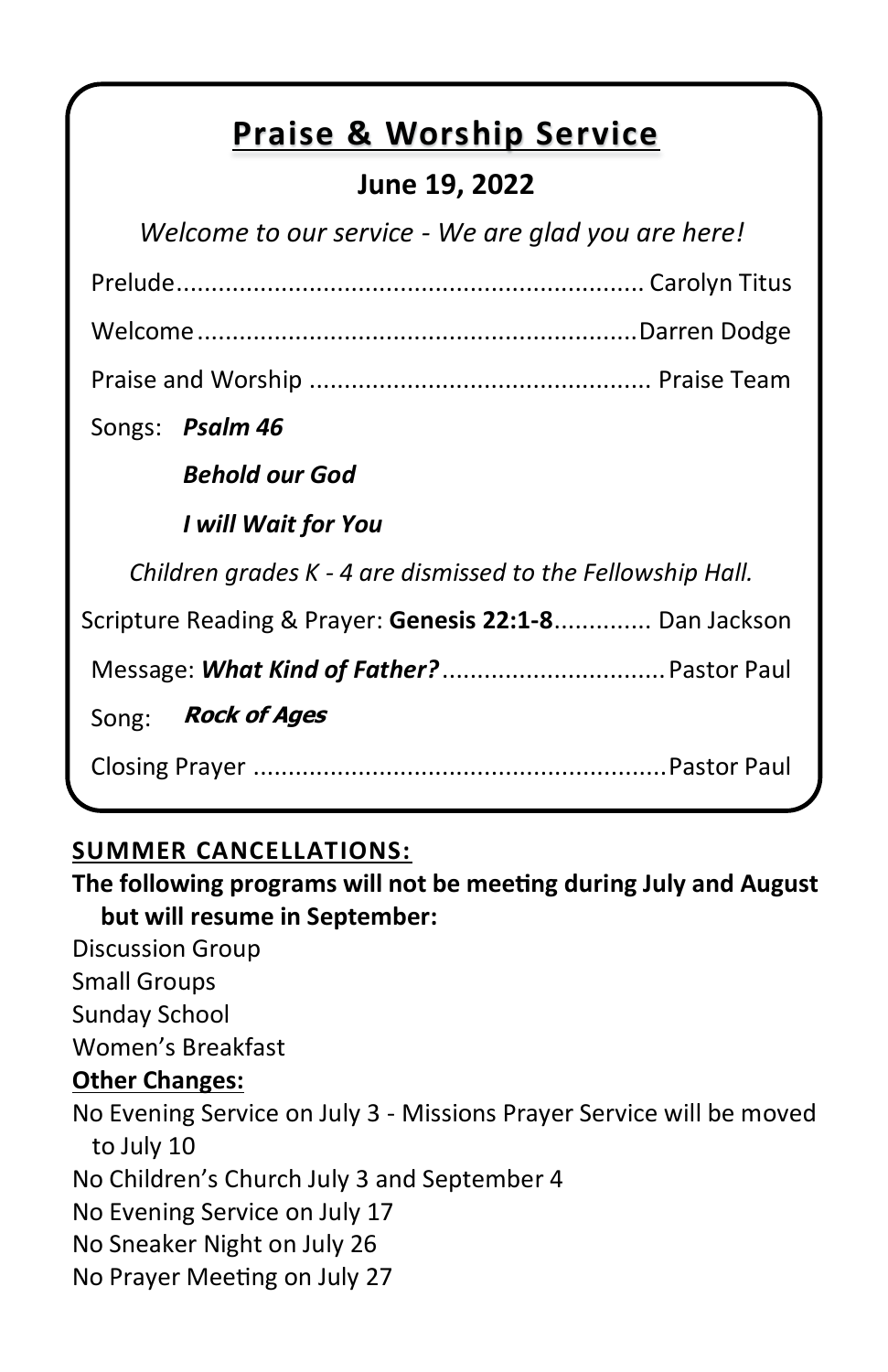# **Schedule of Events**

| Today                |                                                                                                                                                                                                                                                                                   | June 19, 2022        |  |
|----------------------|-----------------------------------------------------------------------------------------------------------------------------------------------------------------------------------------------------------------------------------------------------------------------------------|----------------------|--|
|                      | 9:45 am Sunday School                                                                                                                                                                                                                                                             |                      |  |
|                      | 11:00 am Morning Service - Father's Day                                                                                                                                                                                                                                           |                      |  |
|                      | 5:45 pm The Loft                                                                                                                                                                                                                                                                  |                      |  |
|                      | 6:00 pm Evening Service                                                                                                                                                                                                                                                           |                      |  |
| <b>This Week</b>     |                                                                                                                                                                                                                                                                                   | June 20-25, 2022     |  |
|                      | Tuesday 6:00 pm Sneaker Night                                                                                                                                                                                                                                                     | Gym                  |  |
|                      | Wednesday 7:00 pm Prayer Meeting                                                                                                                                                                                                                                                  | Fellowship Hall      |  |
|                      | Thursday 10:00 am Open Gym                                                                                                                                                                                                                                                        | Gym                  |  |
| <b>Next Sunday</b>   |                                                                                                                                                                                                                                                                                   | June 26, 2022        |  |
|                      | 9:45 am Sunday School                                                                                                                                                                                                                                                             |                      |  |
|                      | 11:00 am Morning Service - Last Service Inside                                                                                                                                                                                                                                    |                      |  |
|                      | 5:45 pm The Loft                                                                                                                                                                                                                                                                  |                      |  |
|                      | 6:00 pm Evening Service                                                                                                                                                                                                                                                           |                      |  |
| <b>Looking Ahead</b> |                                                                                                                                                                                                                                                                                   | <b>Save the Date</b> |  |
|                      | July-August Outside Worship Services at 10:00 am - No Sunday<br>School. There will be Nursery, Toddler, Children's<br>Church and Sunday Evening Church.<br>July 17 Mark and Joy Sims will be with us during the Morning<br>Service followed by Fellowship Dinner and Sims Update, |                      |  |
|                      | No Evening Service.<br>July 25-29 Vacation Bible School - 6:15 pm - 8:00 pm<br>Aug 6-7 Church Camping at Rock Mountain<br>Aug 27 Community Church Give-Away - 10:00 pm                                                                                                            |                      |  |

Oct 14-16 Missions Conference